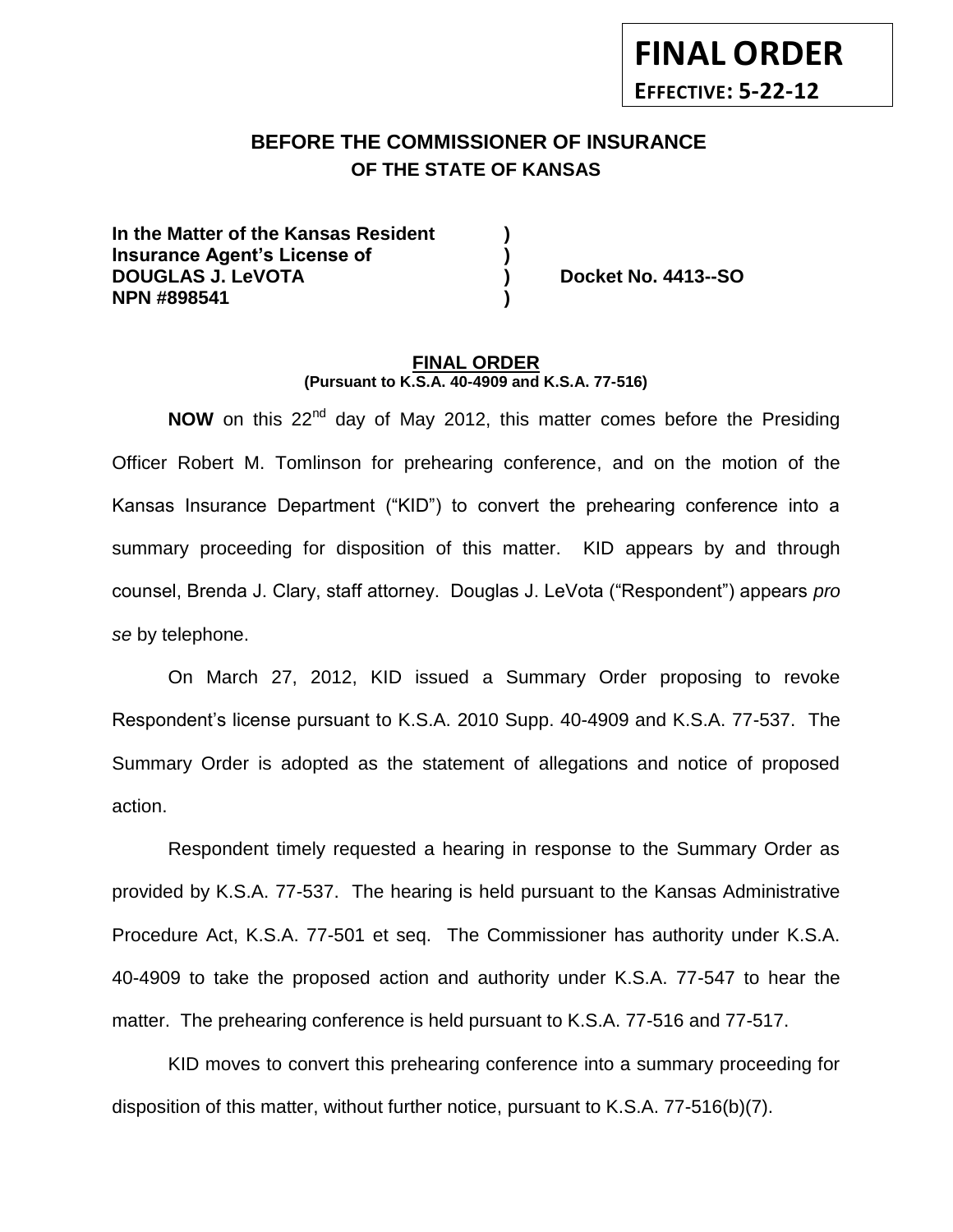### **Findings of Fact**

1. On March 27, 2012, KID served a Summary Order proposing to revoke Respondent's resident insurance agent's license.

2. KID served the Summary Order, pursuant to K.S.A. 77-537, to Respondent at his address of record: 6748 Fontana St., Prairie Village, KS 66208-1627.

3. The Summary Order alleges Respondent was licensed as a Kansas nonresident insurance agent in Kansas in 1999 and has been continuously licensed as a resident insurance agent in Kansas since March 15, 2010.

4. The Summary Order alleges Respondent held a Missouri insurance producer license from July 20, 1989 until the license expired on July 20, 2009.

5. The Summary Order alleges that in December 2005, while licensed as a Missouri resident producer, Respondent appeared pursuant to a subpoena before the Missouri Department of Insurance, Financial Institutions & Professional Registration ("Department"), and admitted submitting certain life insurance applications containing false agent report statements.

6. The Summary Order alleges that the Missouri Department apparently took no formal action at that time.

7. The Summary Order alleges that in April 2006, Respondent notified KID that he had moved to Kansas, and Respondent was issued a Kansas resident license, and that license lapsed on January 27, 2009.

8. The Summary Order alleges that on or about March 18, 2010, after Respondent's Missouri license had lapsed, Respondent submitted an application for a Missouri producer license.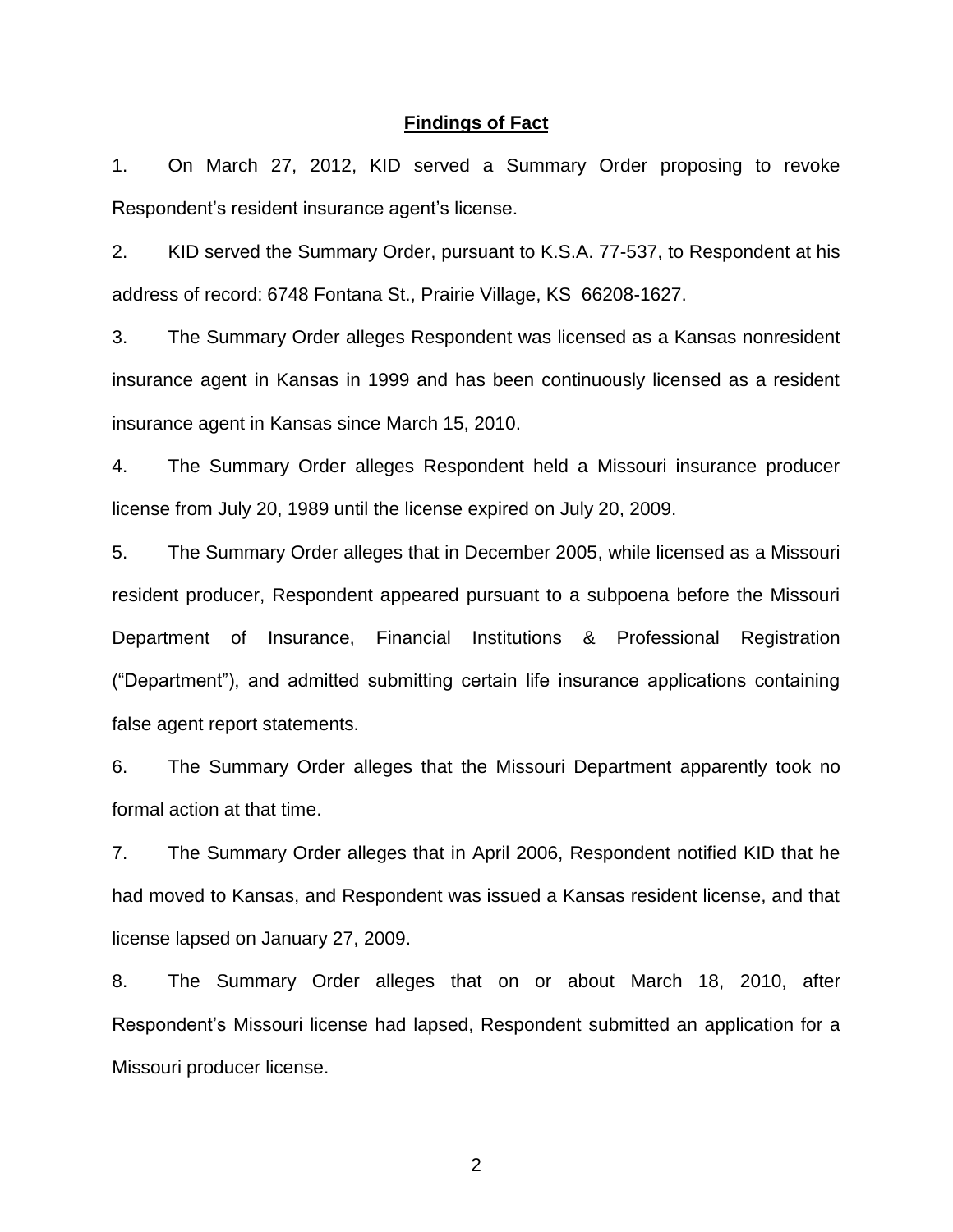9. The Summary Order alleges the Missouri Department issued a subpoena for Respondent to appear and answer questions regarding the information contained in his application.

10. The Summary Order alleges Respondent failed to appear in response to the subpoena.

11. The Summary Order alleges that by summary order served on April 25, 2011, Respondent's Missouri application was denied on the grounds that Respondent intentionally provided materially incorrect, misleading, incomplete or untrue information in the license application, violated insurance laws, or violated a regulation, subpoena or order of the director or other insurance commissioner, obtained or attempted to obtain a license through material misrepresentation or fraud, and/or improperly withheld, misappropriated or converted money or property received in the course of doing insurance business, and/or used fraudulent, coercive, or dishonest practices or demonstrated incompetence, untrustworthiness or financial irresponsibility in the conduct of business.

12. The Summary Order alleges Respondent did not report the action to KID within 30 days, as required by K.A.R. §40-7-9(a), and had not reported it as of March 27, 2012, the day KID issued the Summary Order.

13. The Summary Order alleges that by letter of March 5, 2012, addressed to Respondent at his mailing address of record, counsel for KID summarized the foregoing facts and invited Respondent to reply in writing if he disputed the facts.

14. The Summary Order alleges Respondent had not replied to the letter as of March 27, 2012.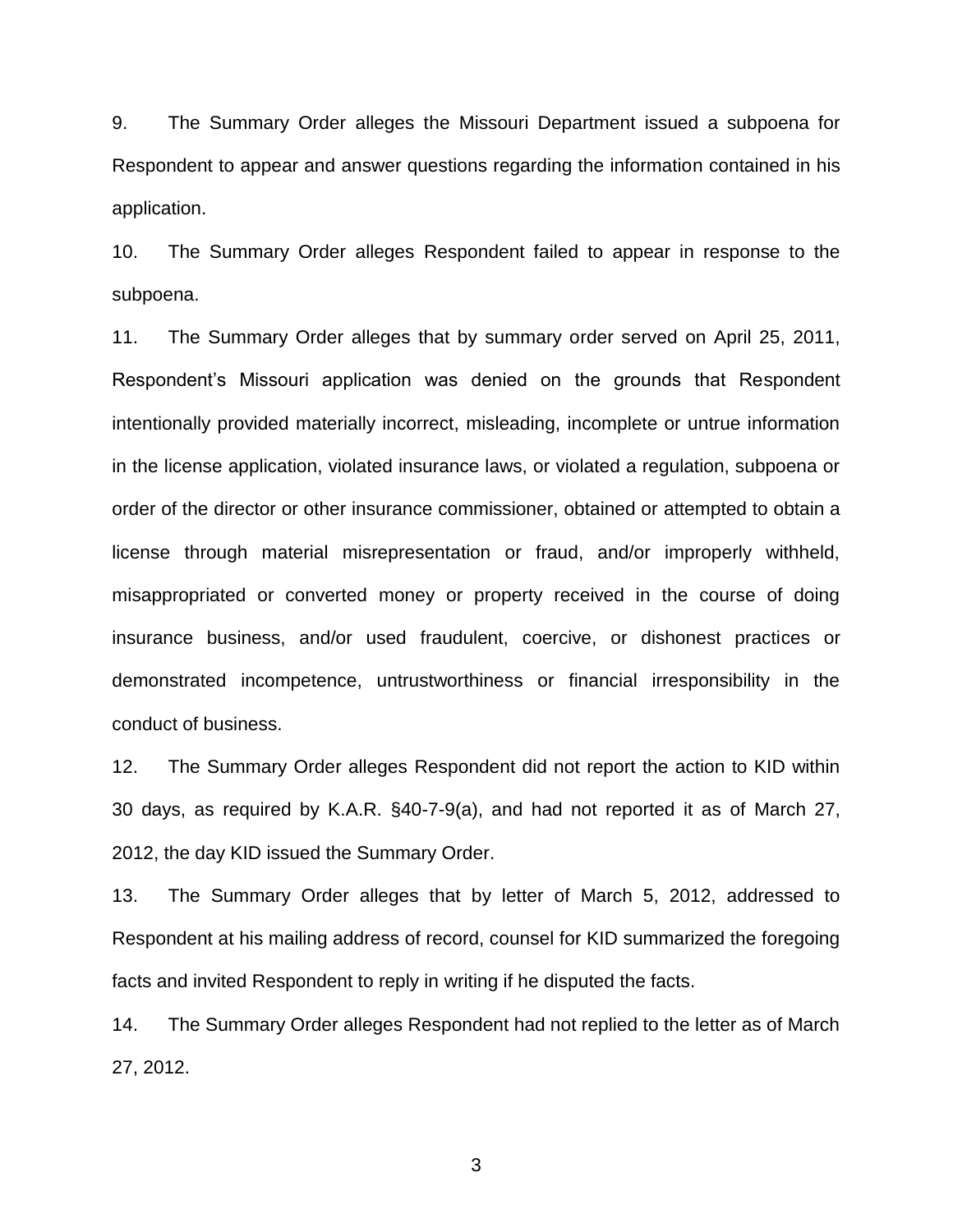15. Respondent received the Summary Order and notice of proposed action, and timely requested a hearing as provided by K.S.A. 77-537.

16. On April 24, 2012, the Presiding Officer issued a Notice of Prehearing Conference, in which the prehearing conference was scheduled for May 22, 2012 at 10:30 a.m.

17. Respondent received the Notice of Prehearing Conference, and attended the prehearing conference by telephone.

18. On May 7, 2012, counsel for KID served a prehearing questionnaire by first class mail addressed to Respondent at his address of record.

19. A blank prehearing questionnaire form was mailed to Respondent with his notice of hearing, and the form directions require that the form be completed and returned at least one week prior to the prehearing conference.

20. Respondent has not filed a response to KID's prehearing questionnaire as of May 22, 2012.

21. Respondent has not filed or served a prehearing questionnaire.

22. This matter was set for prehearing conference pursuant to K.S.A. 77-516(b), and both parties received proper notice, including a statement that at the prehearing conference the proceeding, without further notice, may be converted into a conference hearing or a summary proceeding for disposition of the matter.

23. During the course of the prehearing conference, counsel for KID moved for conversion of the proceedings from prehearing conference to a summary proceeding for disposition of the matter.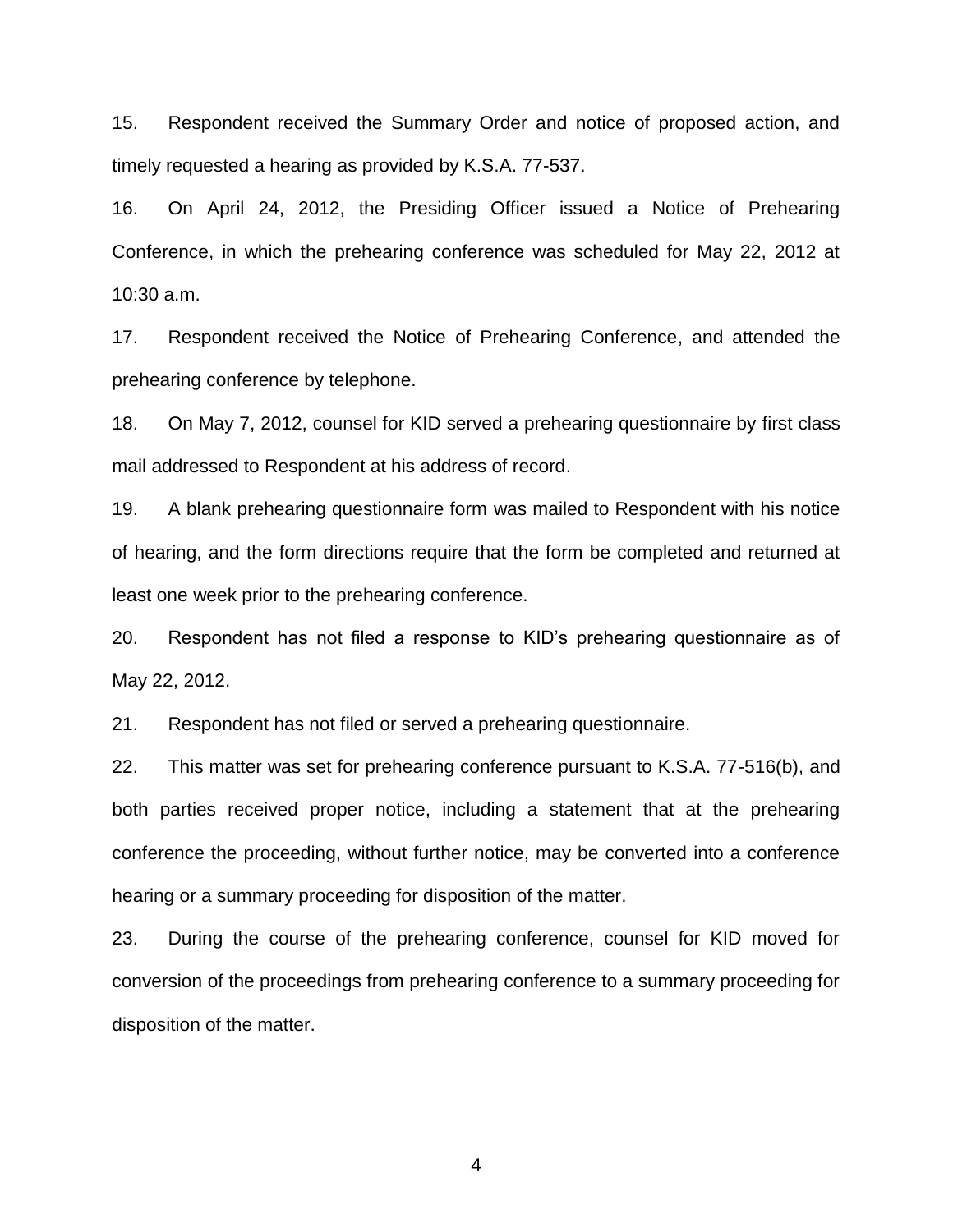24. The Presiding Officer explained to Respondent the significance of a motion for summary disposition, and granted Respondent the opportunity to further inquire as to the nature and effect of a summary disposition, including that if granted his license would be revoked without further proceedings.

25. Respondent had no objection to the conversion of the prehearing conference to

summary proceedings for disposition of the matter.

# **Applicable Law**

26. K.S.A. 40-4909(a) provides, in relevant part:

"The commissioner may deny, suspend, revoke or refuse renewal of any license issued under this act if the commissioner finds that the applicant or license holder has. . .

(2) Violated (A) Any provision of chapter 40 of the Kansas Statutes Annotated, and amendments thereto, or any rule and regulation promulgated thereunder . . . (C) any insurance law or regulation of another state; or (D) any subpoena or order issued by the regulatory official for insurance in another state. . . .

(4) Improperly withheld, misappropriated or converted any moneys or properties received in the course of doing insurance business. . . . [or]

(8) Used any fraudulent, coercive, or dishonest practice, or demonstrated any incompetence, untrustworthiness, or financial irresponsibility in the conduct of business in this state or elsewhere. . . ." K.S.A. 2010 Supp. 40- 4909(a).

27. In addition, the Commissioner may revoke any license issued under the Insurance Agents Licensing Act if the Commissioner finds that the interests of the insurer or the insurable interests of the public are not properly served under such

license. K.S.A. 2010 Supp. 40-4909(b).

28. K.A.R. §40-7-9 requires that a Kansas licensed agent report to the Commissioner

within 30 days "[e]ach disciplinary action on the agent's license or licenses by the

insurance regulatory agency of any other state or territory of the United States" within

30 days of the occurrence. K.A.R. §40-7-9(a).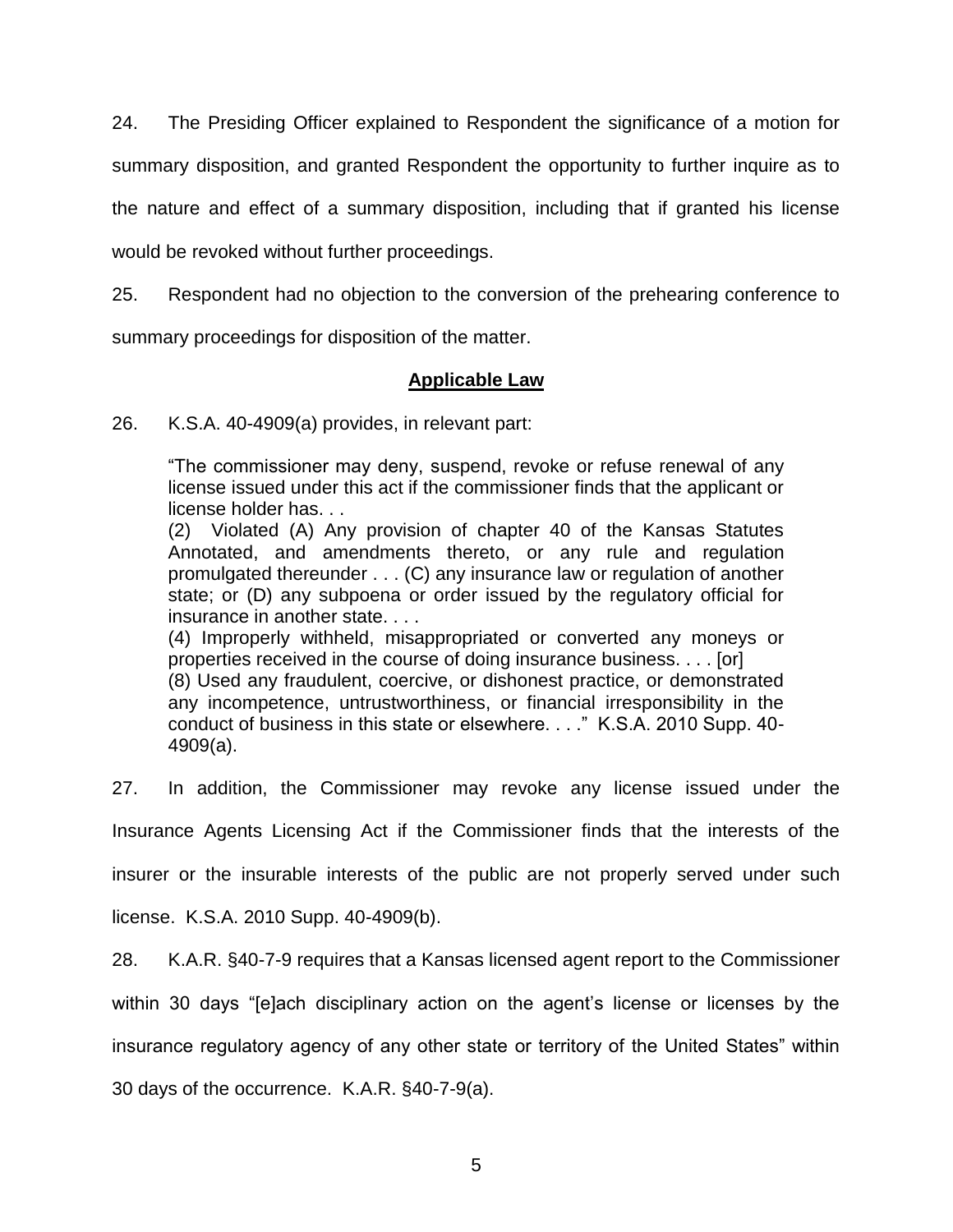29. A prehearing conference may be converted into a summary proceeding for disposition of the matter, without further notice. K.S.A. 2010 Supp. 77-516(b)(7).

### **Conclusions of Law**

30. Pursuant to KID's motion, and without objection from Respondent, this matter is hereby converted to a summary proceeding for the disposition of this matter, without further notice.

31. The Commissioner concludes, based on the foregoing Findings of Fact, that prior to the prehearing conference Respondent received the Summary Order and notice of proceedings, the Notice of Prehearing Conference, and KID's prehearing questionnaire.

32. Respondent was aware of the allegations contained in the Summary Order and attended the prehearing conference scheduled in the Notice of Prehearing Conference.

33. Respondent failed, however, to respond to the prehearing questionnaire mailed to his address of record by KID. Respondent did not request additional time to respond to the prehearing questionnaire.

34. At no time during these proceedings has Respondent denied the allegations contained in the Summary Order, which are deemed undisputed.

35. The Commissioner concludes, based on the Missouri findings described in the Summary Order, Respondent's license may be revoked pursuant to K.S.A. 40- 4909(a)(2)(C) because Respondent intentionally provided materially incorrect, misleading, incomplete or untrue information in the license application, violated insurance laws, or violated a regulation, subpoena or order of the director or other insurance commissioner, obtained or attempted to obtain a license through material misrepresentation or fraud, and/or improperly withheld, misappropriated or converted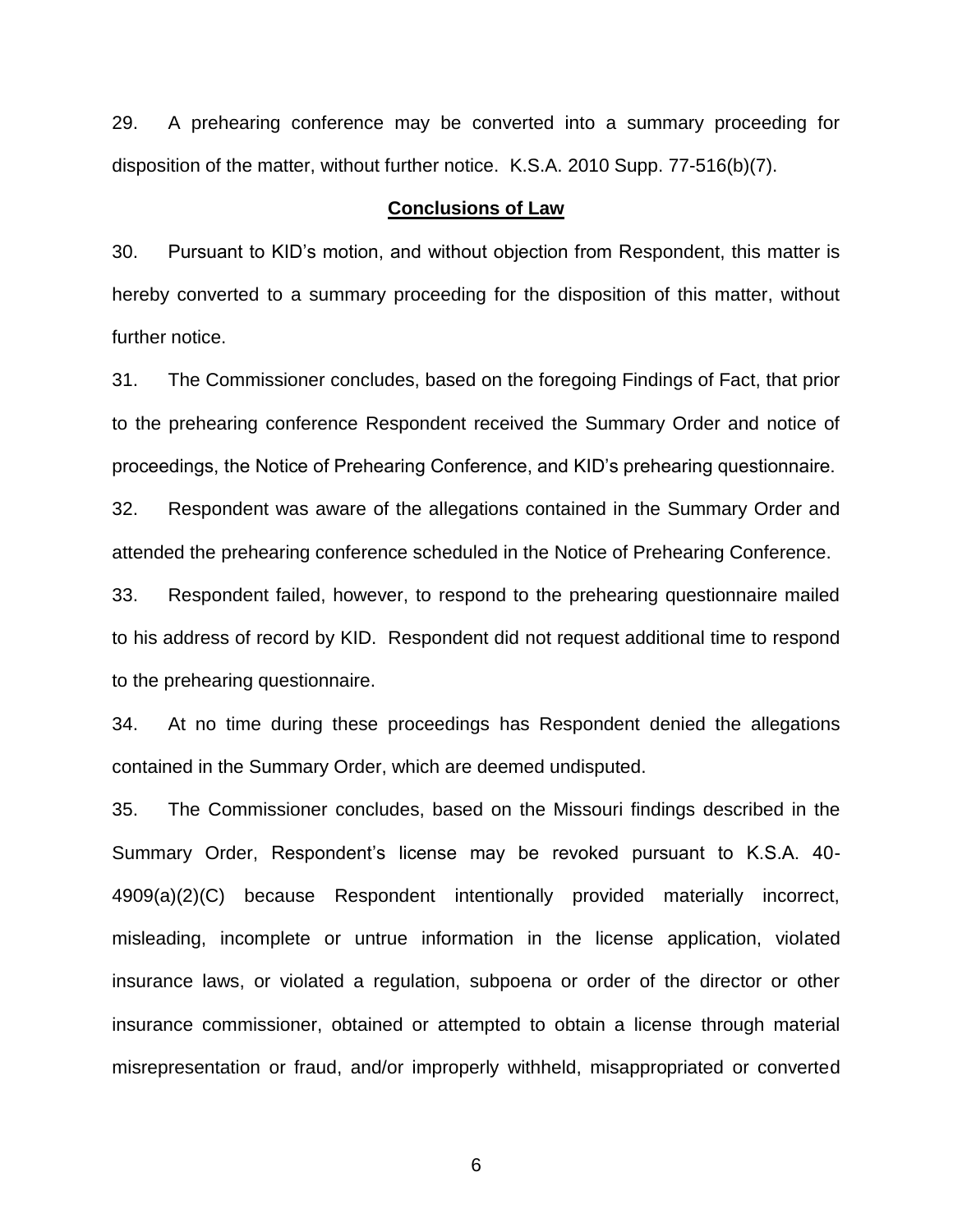money or property received in the course of doing insurance business, and/or used fraudulent, coercive, or dishonest practices or demonstrated incompetence, untrustworthiness or financial irresponsibility in the conduct of business in violation of Missouri law.

36. The Commissioner further concludes Respondent's license may be revoked pursuant to K.S.A. 40-4909(a)(2)(D) because Respondent violated a subpoena issued by the Missouri Department.

37. The Commissioner also concludes Respondent's license may be revoked pursuant to K.S.A. 40-4909(a)(2)(A) because Respondent has failed to report the Missouri action to the Commissioner as required by K.A.R. §40-7-9(a).

38. Based on the foregoing findings, the Commissioner concludes sufficient grounds exist for the revocation of Respondent's insurance agent's license pursuant to K.S.A. 40-4909(a).

39. In addition, the Commissioner concludes Respondent's insurance agent's license may be revoked pursuant to K.S.A. 40-4909(b) because it is not serving the interests of the insurer or the insurable interests of the public.

### **Policy to be Served**

40. Before issuing an insurance agent license, the Commissioner must determine that the applicant is qualified and has not committed any act that would be grounds for denial, suspension, or revocation. K.S.A. 40-4905(b). Further, the Commissioner may revoke any license issued under the Insurance Agents Licensing Act if the Commissioner finds that the interests of the insurer or the insurable interests of the public are not properly served under the license. K.S.A. 49-4909(b). The following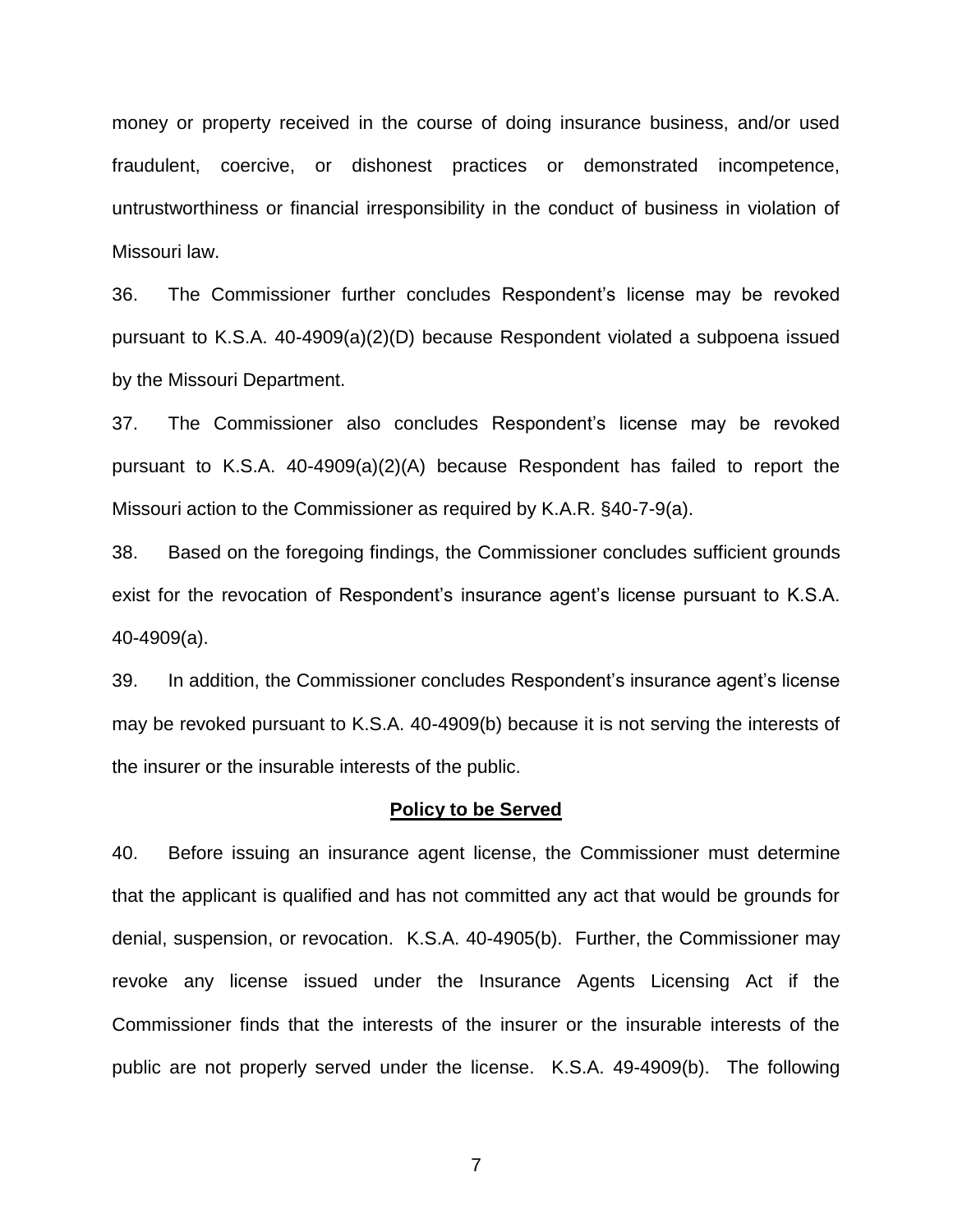action is necessary and appropriate to promote the security and integrity of the insurance business and protect insurance consumers by licensing, or continuing to license, persons or entities to sell, solicit, or negotiate insurance in the State of Kansas only if their conduct indicates they are both qualified and trustworthy.

**IT IS THEREFORE ORDERED BY THE COMMISSIONER OF INSURANCE THAT** the Kansas nonresident insurance agent's license of **DOUGLAS J. LeVOTA** is hereby **REVOKED**, and on and after the effective date of this order, **DOUGLAS J. LeVOTA** shall not engage in the sale, solicitation, or negotiation of insurance, do any act toward the sale, solicitation, or negotiation of insurance, and/or receive compensation deriving from the sale, solicitation, or negotiation of insurance conducted on and after the effective date of this order in Kansas or with respect to Kansas risks.

It is further ordered, pursuant to K.S.A. 77-415(b)(2)(A), that this order is designated by KID as precedent.

**IT IS SO ORDERED THIS 22nd DAY OF MAY 2012, IN THE CITY OF TOPEKA, COUNTY OF SHAWNEE, STATE OF KANSAS.**



\_/s/ Robert M. Tomlinson\_\_\_\_\_\_\_\_\_\_\_\_ Robert M. Tomlinson Asst. Commissioner of Insurance Presiding Officer